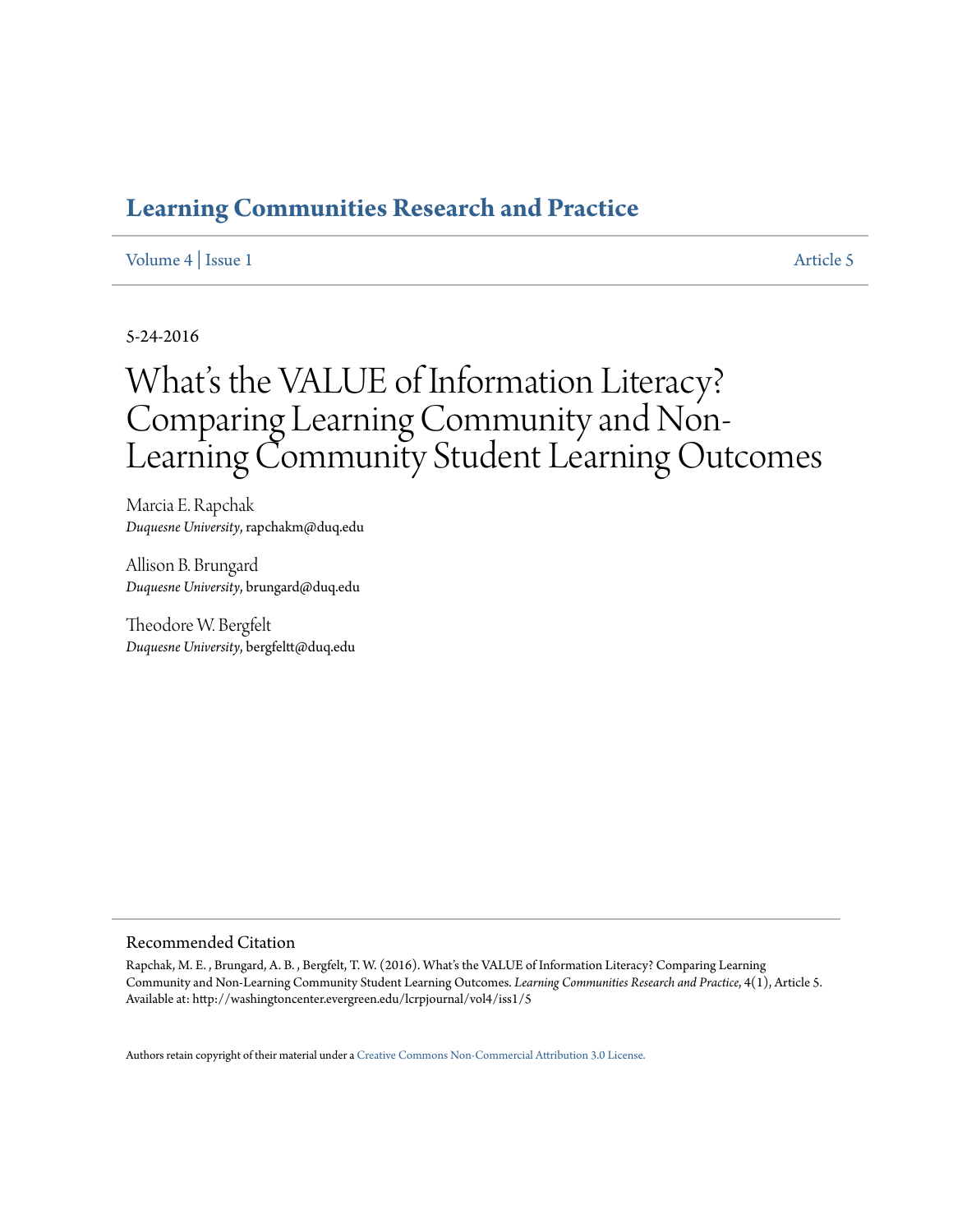# What's the VALUE of Information Literacy? Comparing Learning Community and Non-Learning Community Student Learning Outcomes

## **Abstract**

Using the Information Literacy VALUE Rubric provided by the AAC&U, this study compares thirty final capstone assignments in a research course in a learning community with thirty final assignments in from students not in learning communities. Results indicated higher performance of the non-learning community students; however, transfer skills were higher with the learning community students. Reasons for the findings are discussed, along with suggestions for future research. This article contributes to the growing literature about the role of librarians and information literacy in learning communities.

#### **Keywords**

assessment, information literacy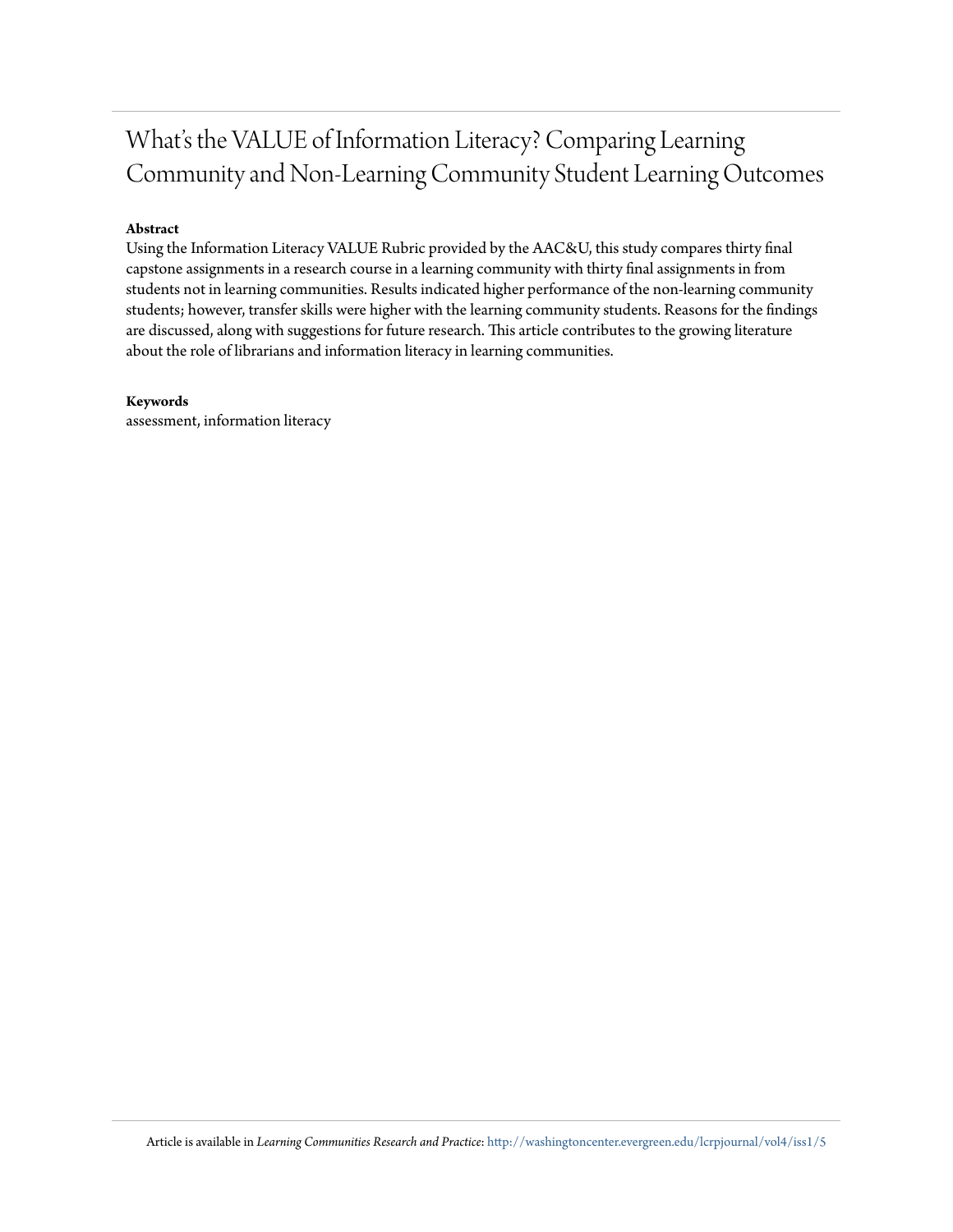#### **Introduction**

Information literacy is defined as the ability to find and use information effectively and ethically. Information literacy instruction in higher education has evolved over the past several decades from a skills-based practice to a more integrative, transformative pedagogy that is recognized as a necessary means for today's undergraduate students to be successful in a digital world (ACRL, 2015). For colleges and universities that use learning communities as a high-impact practice to increase student retention and engagement, information literacy, with its interdisciplinary focus, can provide a place of intersection as students explore shared themes through research.

Supported by a small internal fund through Duquesne's Assessment of Learning Outcomes (ALOA) Committee, this study examines summative assessment of learning outcomes between learning community and non-learning community students enrolled in a freshman-level information literacy course. The comparison of the information literacy outcomes of these assignments can inform decisions about whether or not to integrate information literacy within a learning community as well as contribute to the somewhat limited base of literature on integrating information literacy in learning communities.

When embedded in learning communities, librarians can better collaborate with faculty discipline leaders to link to content area knowledge for higher impact learning that directly relates to the activities, courses, and assignments. Understanding the most productive method of information literacy instruction within learning communities—as informed by assessment results, student attitudes, and student success—can help us integrate library instruction and information literacy more effectively into learning communities.

#### **Background**

#### **Information Literacy**

Information literacy (IL) encompasses a number of concepts that students must not only learn but also master if they are to be successful in finding and using information in today's information-saturated environment. The Association of College and Research Libraries has created a set of five influential competency standards for information literacy in higher education (Association of College & Research Libraries [ACRL], 2000). Our work is informed by these standards, which also include performance indicators and outcomes. In 2015, subsequent to our work, ACRL proposed a new definition of IL in the *Framework for Information Literacy for Higher Education* (ACRL, 2015); however, the earlier standards continue to influence IL instruction and assessment and provided the basis for our project.

1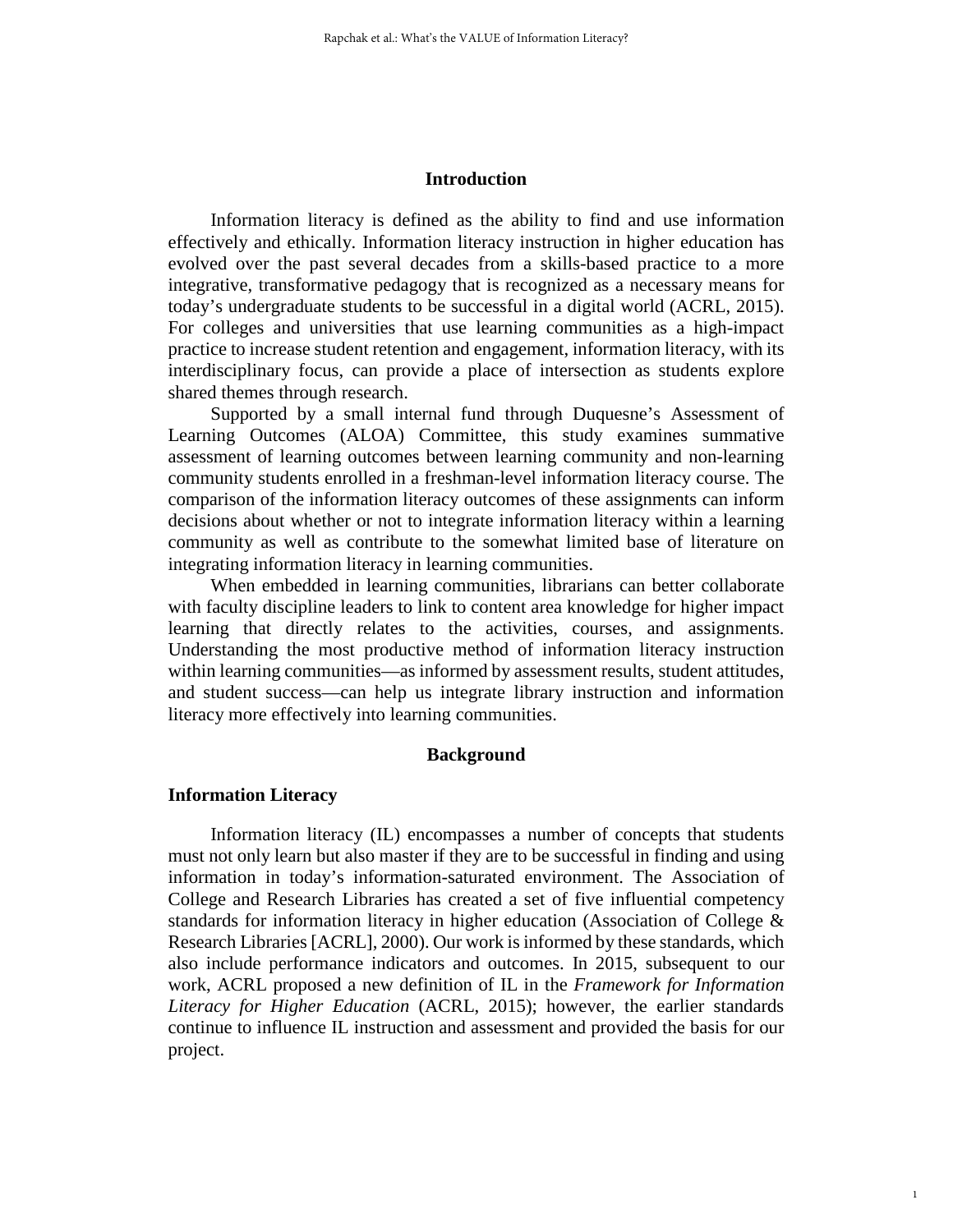Echoing the ACRL Standards, the Middle States Commission on Higher Education, the body that accredits our institution, Duquesne University, has offered its own definition of IL:

Several skills, collectively referred to as "information literacy," apply to all disciplines in an institution's curricula. These skills relate to a student's competency in acquiring and processing information in the search for understanding, whether that information is sought in or through the facilities of a library, through practica, as a result of field experiments, by communications with experts in professional communities, or by other means. Therefore, information literacy is an essential component of any educational program at the graduate or undergraduate level. (Middle States Commission on Higher Education, 2003)

The Middle States Commission (2003) further states that "these skills include the ability to":

- Determine the nature and extent of needed information;
- Access information effectively and efficiently;
- Evaluate critically the sources and content of information;
- Incorporate selected information in the learner's knowledge base and value system;
- Use information effectively to accomplish a specific purpose;
- Understand the economic, legal and social issues surrounding the use of information and information technology; and
- Observe laws, regulations, and institutional policies related to the access, and use of information

Based on the ACRL Standards and those of the Middle States Commission, in 2005, the Duquesne University Information Literacy Steering Committee offered—and subsequently revised in 2013—a definition of IL to be employed at Duquesne:

Information literacy is an intellectual framework for identifying, finding, understanding, evaluating, and using information. Mastery of these skills is essential for lifelong learning and is the foundation of Duquesne University's special trust of seeking truth and disseminating knowledge within a moral and spiritual context. (Duquesne University, 2013)

The Information Literacy Steering Committee provides a list of skills that reproduces almost word for word those of the Middle States Commission.

At Duquesne University, IL is spread throughout the curriculum. Statements on academic integrity issues like plagiarism appear on most syllabi. Librarians, whether generalists or subject specialists, are regularly called upon to visit classes to train students in the use of library databases or the online catalog to find materials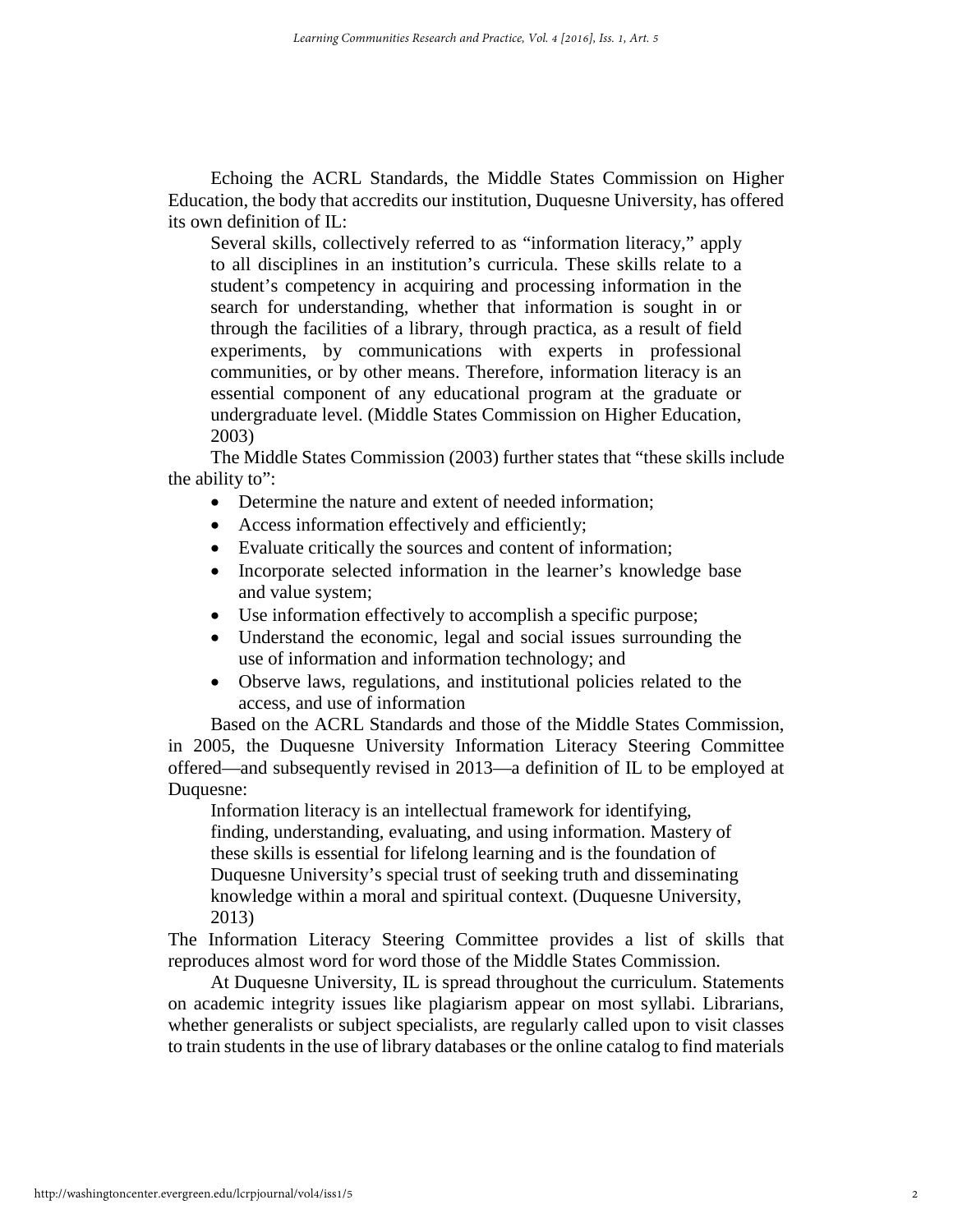specific to the assignments they are doing. These may be one-shot sessions or encompass a series of visits. Librarians may also be called upon by teaching faculty to assist in the creation of assignments highlighting the use of specific library resources in their particular discipline.

But the most direct and pervasive example of IL training at Duquesne is a core course, UCOR 030, *The Research and Information Skills Lab,* whose course objectives and outcomes are based on the Duquesne definition of IL. This is a onecredit course that all students must pass in order to graduate. It is usually taken in the first semester of students' freshman year. Around 35 sections of the course are offered each fall semester, with two or three additional sections offered in the spring. Sections are taught by full-time librarians of Duquesne University's Gumberg Library as well as by adjunct faculty. In addition to many general sections of UCOR 030, there are also versions of the course geared specifically to Music and Education majors and, more recently, to students in the Health Sciences. The course covers academic integrity, finding information, evaluating information, and reading for research. The final captstone assignment in the course asks students to describe a search, critique it, and then cite and evaluate relevant sources.

## **Libraries and Learning Communities**

Learning communities can provide a mutually beneficial point for collaboration between library faculty and teaching faculty (Lindstrom & Shonrock, 2006). This collaboration can appear as instruction sessions within learning community courses (Matoush, 2003; Young & Duvernay, 2006), with librarians instructing faculty on how to teach information literacy in the curriculum (Hurvitz, Benvau, & Parry, 2015), or as pairing an information literacy course with learning community courses (Burgoyne & Chuppa-Cornell, 2015; Rapchak & Cipri, 2015). These partnerships typically, though not always, focus on the first-year writing courses to bolster student proficiency at researched writing.

Assessment data on the integration of library faculty with learning communities remains limited, though some positive results have been found. When librarians at Chandler-Gilbert Community College taught a for-credit course linked to one of the English first-year composition courses, students increased their persistence, completion rates, and A grades—increases that did not occur when librarians embedded their instruction in the course (Burgoyne & Chuppa-Cornell, 2015). Additionally, in a comparison of pre- and post-test data, more students moved from *developing* to *competent* or *excelling* when the for-credit class was taught at Chandler-Gilbert Community College (Burgoyne & Chuppa-Cornell, 2015). In a pilot of integrating an information literacy for-credit class in a learning community at Duquesne University, the scores of the students in the learning community were not significantly different from two other sections taught by the same instructor. However, the writing instructor saw improvement of the research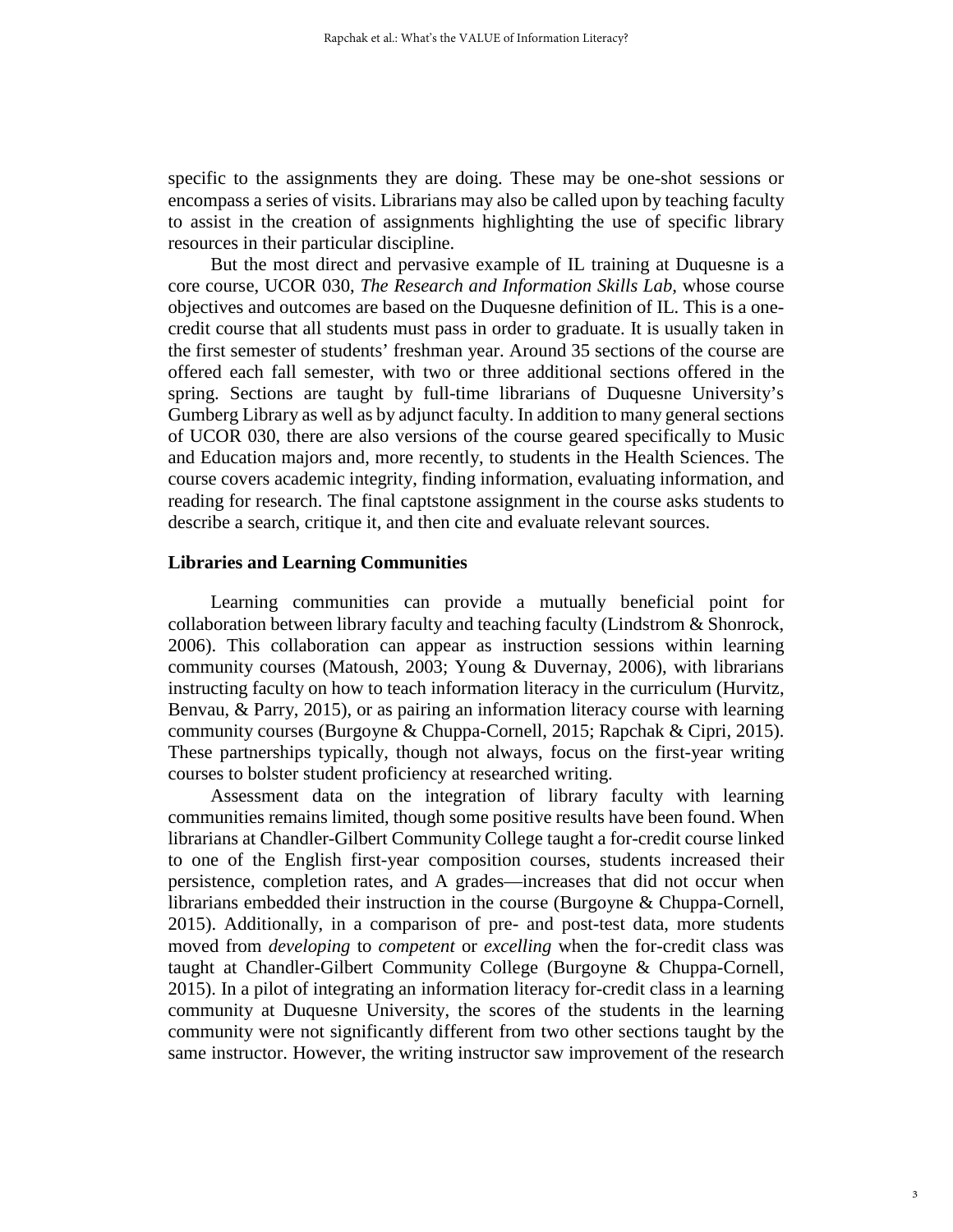skills of students in the learning community compared to those who were not in the learning community (Rapchak & Cipri, 2015). After library sessions in a learning community at San Jose State University, pre-test scores and post-test scores showed improvements in student search strategies, evaluation, and competence, although this was not compared with students who were not in the learning community (Matoush, 2003). At Arizona State, final paper grades improved from first year to third year when a librarian was embedded in a learning community. (Young & Duvernay, 2006). At Grossmont College, students in the Freshman Academy, which included information literacy instruction, saw greater success rates, and students reported that they used skills from their information literacy courses to help with other courses at a higher rate than those students who were not in the Freshmen Academy (Hurvitz et al., 2015). Overall, assessment data indicates that including information literacy in a learning community has a positive impact on student success.

#### **Learning Communities at Duquesne**

Nearly all the students at Duquesne's McAnulty College of Liberal Arts, which includes majors such as English, Philosophy, Communication, and Psychology, are in a learning community. In the 2014-2015 academic year, there were nine learning communities. Students in the learning communities live in the same residence hall, take four courses together in the fall and one or two in the spring, and complete integrative assignments. The learning community curriculum at Duquesne University is built around a theme, common reading, and paired assignments that link information literacy with the other courses in the learning community. For example, in one learning community, the overarching theme deals with the impact of technology in society. This theme is imparted throughout a writing intensive course, an ethics course, an information literacy course, and community engaged learning activities.

While each learning community contains unique classes, all learning communities include UCOR 030, Research and Information Skills Lab, and all but one include UCOR 101, Thinking and Writing Across the Curriculum. On the other hand, students who are not in the McAnulty College of Liberal Arts, like those in the professional schools, sciences, and business, take UCOR 030 or one of its equivalent courses in Education or Music. The Research and Information Skills Lab was piloted in the learning communities in 2012 and was included in all learning communities the following year. Students participate in co-curricular activities as a learning community and with all students in the learning communities. For example, in TERRA, students used what they learned in their courses on environmental history and food ethics, along with Thinking and Writing and Research and Information Skills, to inform their work at a community garden.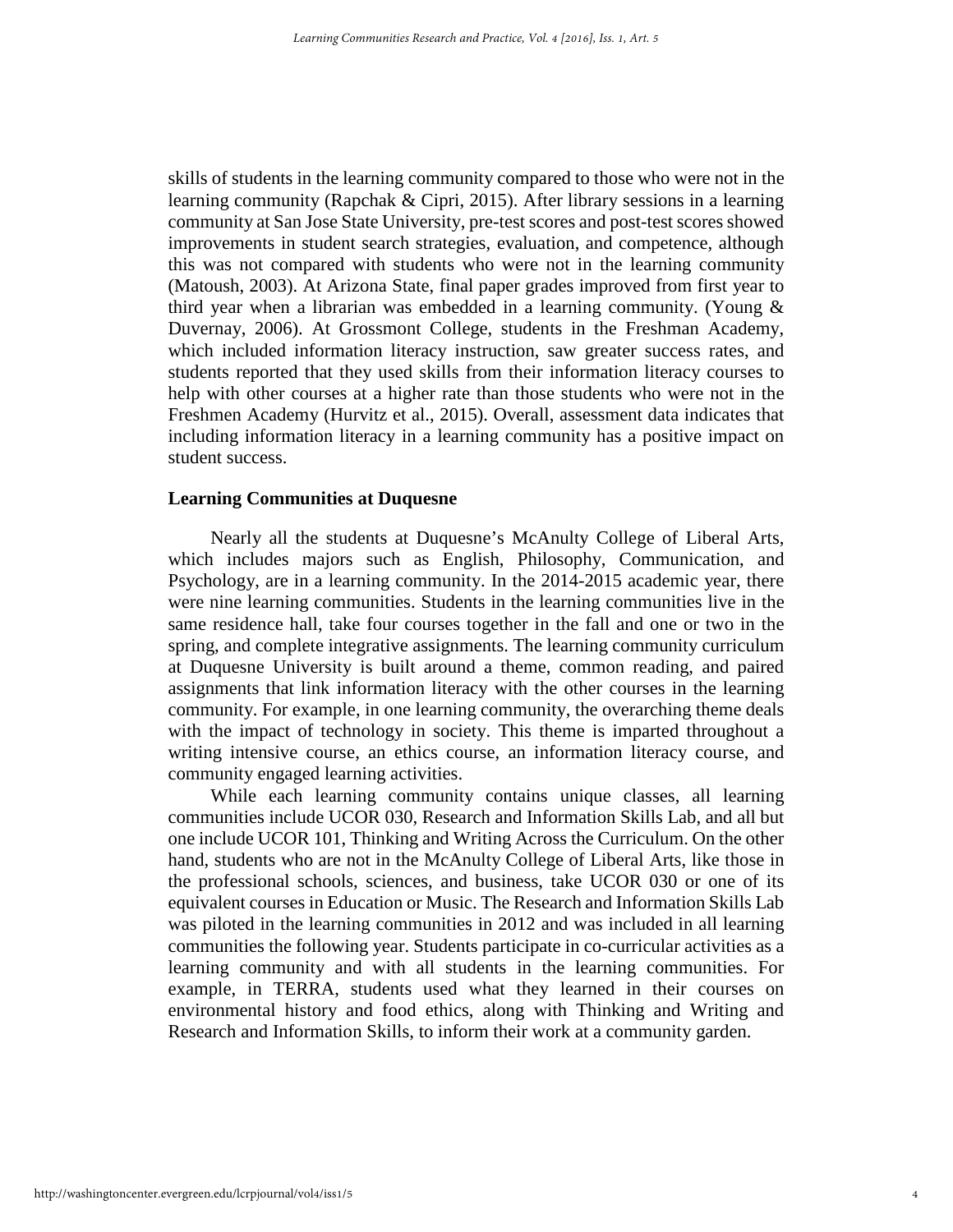#### **Assessing Information Literacy with Rubrics**

Pre -and post-class surveys and reflections provide valuable insight as assessment methods; however, applying rubrics to student projects allows for direct assessment of student work where the goals are to determine whether learning objectives are being met and, ultimately, to improve student learning. Rubrics are also effective assessment tools for informing library instruction (Samson, 2010). Applying a standardized instrument can expand programmatic assessment of information literacy within a learning community by delivering a "reliable and objective method for analysis and comparison" (Knight, 2006).

The Association of American Colleges and Universities (AAC&U) Information Literacy Valid Assessment of Learning in Undergraduate Education, or VALUE, rubric, was published in 2010. This standardized rubric provides common criteria to apply to assignments with information literacy components, such as the ability to determine the extent and type of information needed and how to access, evaluate, and use information effectively and ethically. Many academic libraries have used the Information Literacy VALUE rubric to align library instruction goals with institutional learning outcomes (Oakleaf, 2011). In our study, the rubric connects the UCOR 030 capstone assignment, the final assignment of the course where students apply a multitude of skills learned, with learning outcomes regardless of whether or not the course was connected with a learning community. The Assessment of Learning Outcomes Committee at Duquesne offered a small stipend to support assessment with a VALUE rubric. The grant supported a comparison of IL outcomes for learning community students and non-learning community students and was further used in other information literacy assessment

One benefit of using the VALUE rubric is that it requires assessment not only of the students' coursework but also of the capstone assignment itself, since we ask whether students successfully demonstrate the skills necessary to achieve success and whether an assignment sufficiently addresses the course learning objectives. Using a rubric allows for authentic assessment of work in which students apply knowledge to perform a task. Authentic assessment indicates not only that students have "mastery of content, but also the ability to use content knowledge for problem solving, analysis, communication with others, ethical reasoning, or other learning outcomes and to apply content knowledge in a 'real-world' situation" (Rhodes & Findley, 2013).

#### **Capstone Assignment**

While the ACRL standards for information literacy inspired the learning goals for UCOR 030, the course also aligns with several of the frames from the *Framework for Information Literacy in Higher Education* (American Library Association, 2015)*.* The capstone assignment in UCOR 030 requires students to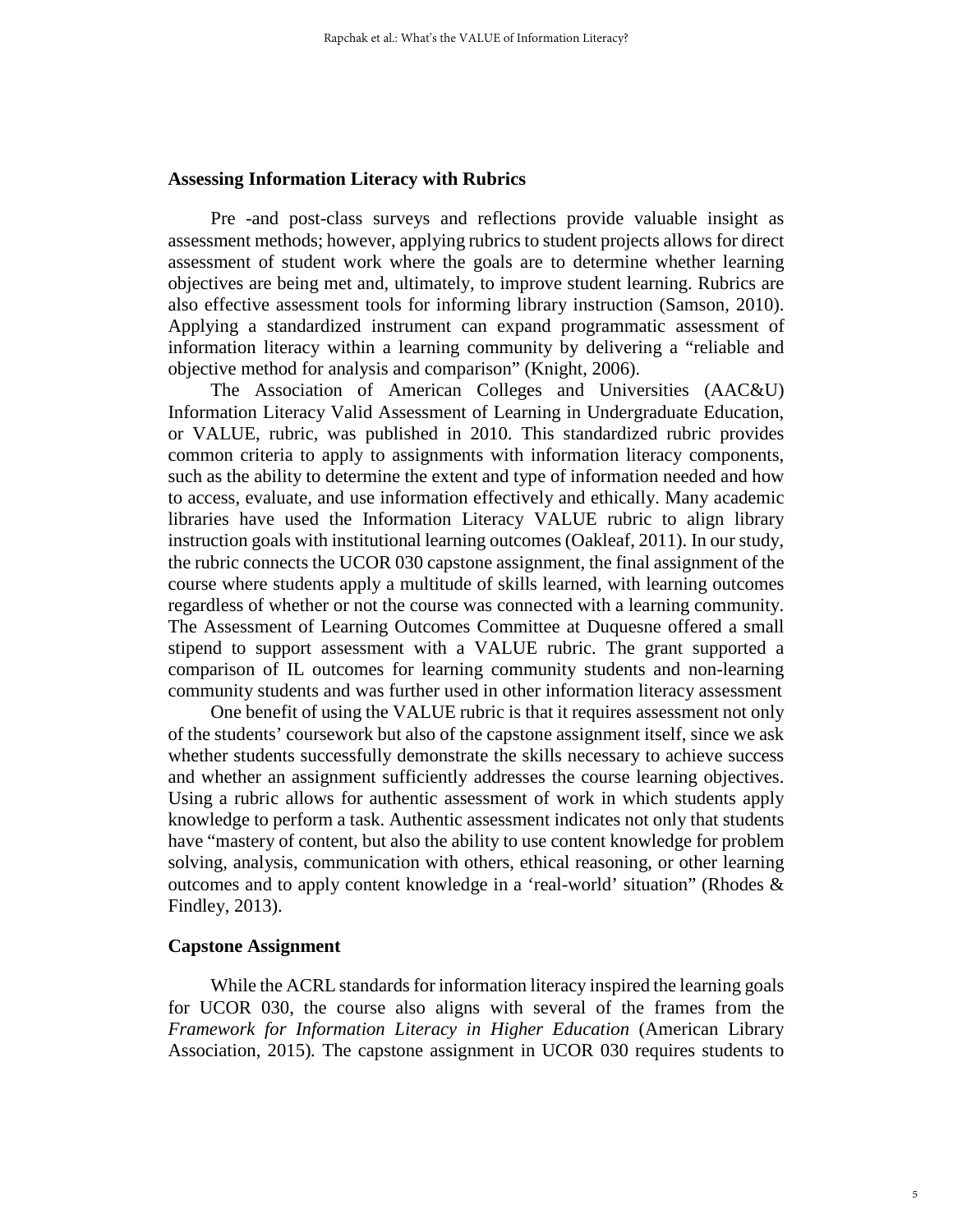choose a topic (or choose from a list of topics) that they will research throughout much of the course, a research process that reflects many of the knowledge practices of the frames from the *Framework*, including "Research as Inquiry" and "Searching as Strategic Exploration." For learning community students, the capstone topic is relevant to the learning community theme. Assessing the capstone assignment for learning community sections and non-learning community sections provides insight into the skills students acquire through both versions of the course. It also allows for a comparison of the skills gained for students in a learning community (LC) and students who take the standard version of UCOR 030.

The capstone assignment relates to the VALUE rubric because it asks students to describe their research question (*Determine the Extent of Information Needed*), describe their search strategies (*Access the Needed Information*), evaluate their sources (*Evaluate Information and its Sources Critically*), and cite the sources (*Access and Use Information Ethically and Legally*). The rubric itself came from the ACRL standards, so it is an effective assessment tool for the learning outcomes of the course. We did not use one of the learning outcomes from the rubric, *Use Information Effectively to Accomplish a Specific Purpose*; however, students in both LC and non-LC courses are encouraged to use a genuine research topic they are exploring for another course project so that they will actually make use of the information found in the capstone assignment.

#### **Methodology**

Using the Information Literacy VALUE rubric, which includes a score of 1 for *Benchmar*k, 2 or 3 for *Milestones*, and 4 for *Capstone* ratings, we assessed a sample of capstone assignments from a sample of learning community sections and a sample of non-learning community sections of UCOR 030 taught in fall of 2014. We randomly collected five assignments from six randomly selected sections of the LC and non-LC course, for a total of 60 capstone assignments to be assessed. These were anonymized by an outside party according to the IRB so that the raters did not know the student or the instructor of each assignment. We used a norming session to improve inter-rater reliability and realized that the *Access and Use* criterion needed to be revised to better reflect the citing requirements of the assignment. Thus, we changed it to focus on the correctness of the citation rather than correctly summarizing or paraphrasing material or legal issues; this will be referred to as *Cite* in this report. Our modified rubric can be found in Appendix A. Once we were ready to assess the assignments, at least two members rated each capstone assignment. For categories with a discrepancy higher than one point in the two ratings, a third rater was used. Once the results were compiled, an independent ttest was run using SPSS to indicate significant differences in mean ratings between LC and non-LC student information literacy learning outcomes. Additionally, we identified 2.5 (the midpoint of the *Milestones* categories) as the cutoff point for a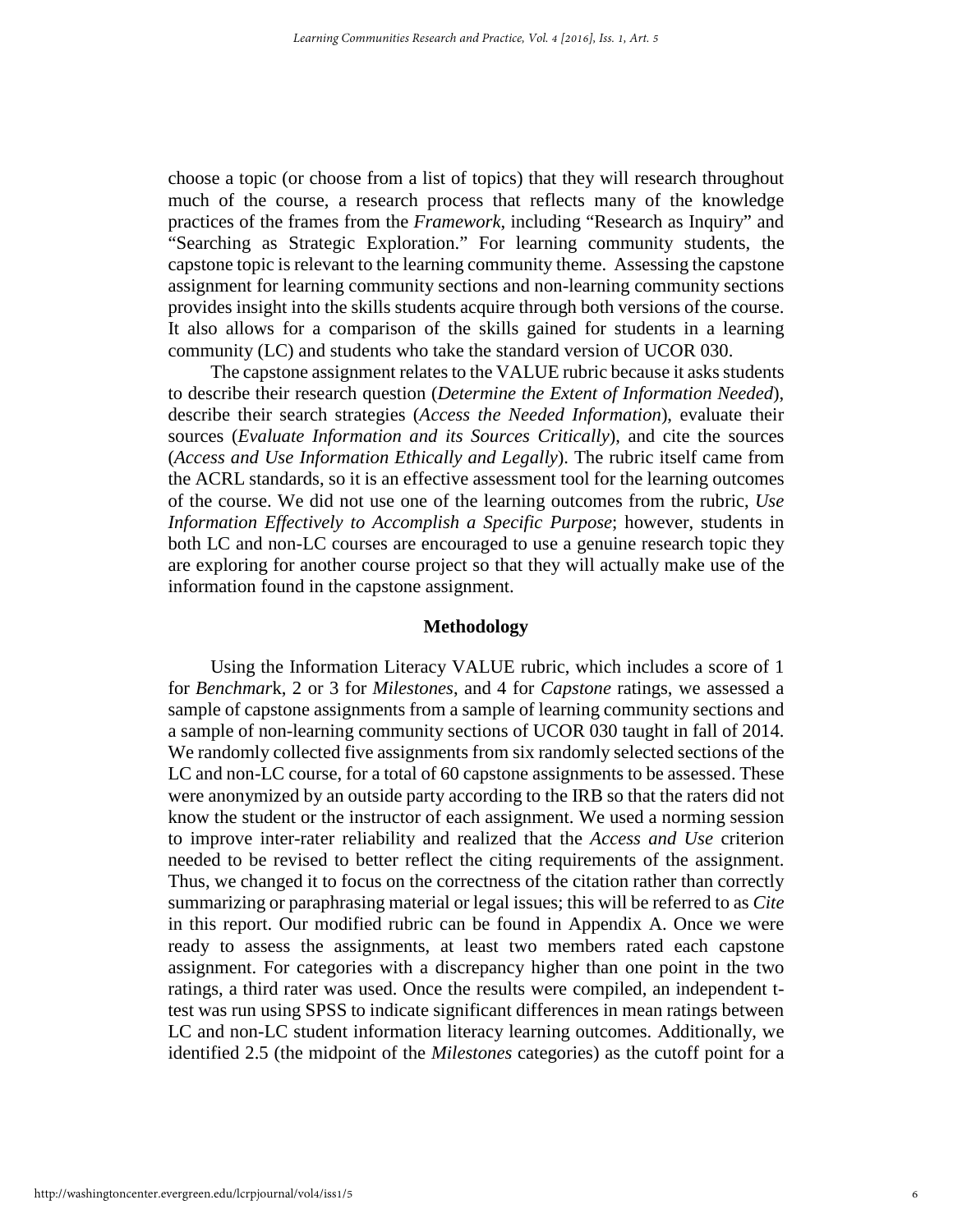successful rating and established the percentage of student assignments that reached this level or above for each category.

Additionally, at the end of the course, we asked all UCOR 030 students to rate their agreement on a five-point scale regarding their attitude toward the course. They responded to the following questions: *This course taught me information skills I need for my studies at Duquesne* and *This course taught me information skills I will need for my career*. SPSS was used to conduct an independent samples t-test to compare the mean ratings of LC and non-LC students. At the beginning of the course and the end of the course, we asked students to rate their confidence levels on a five-point scale for the following IL skills: *finding good websites for research*; *locating books for research*; *evaluating information sources*; *searching for scholarly journal articles*; and *conducting academic research*. This allowed us to compare student confidence ratings before and after the course.

At the same time that we were gathering data for this assessment, we were completing our assessment of the Thinking and Writing Course, UCOR 101, which is paired with UCOR 030 in most of the learning communities. In that assessment, information literacy criteria developed by the Director of First-Year Writing and the Instruction Librarian were used to compare student scores in the learning communities and the non-learning communities in a final research paper students completed in fall 2014 (see Appendix B).

### **Results**

According to the descriptive statistics for all assignments assessed, the mean for each criterion is between 2.5 and 2.75, which is in the middle of the *Milestones* criterion of the rubric (see Table 1). *Evaluate* was rated highest (2.74) and *Access* was rated lowest (2.57). There are some minimum ratings of zero because students did not include these sections in their assignments, but these scores were not included in the evaluation.

| <b>Descriptive Statistics</b> |    |         |         |        |                |
|-------------------------------|----|---------|---------|--------|----------------|
|                               | Ν  | Minimum | Maximum | Mean   | Std. Deviation |
| determine                     | 60 | 1.00    | 4.00    | 2.7333 | .69176         |
| access                        | 55 | .00     | 4.00    | 2.5727 | .60414         |
| evaluate                      | 60 | 1.00    | 4.00    | 2.7417 | .69191         |
| cite                          | 60 | .00     | 4.00    | 2.6000 | .72369         |
| Valid N (listwise)            | 55 |         |         |        |                |

## **LC and Non-LC Comparisons**

**Table 1**

In comparing the assignments of the learning communities and the nonlearning communities, those from the learning communities rated lower in all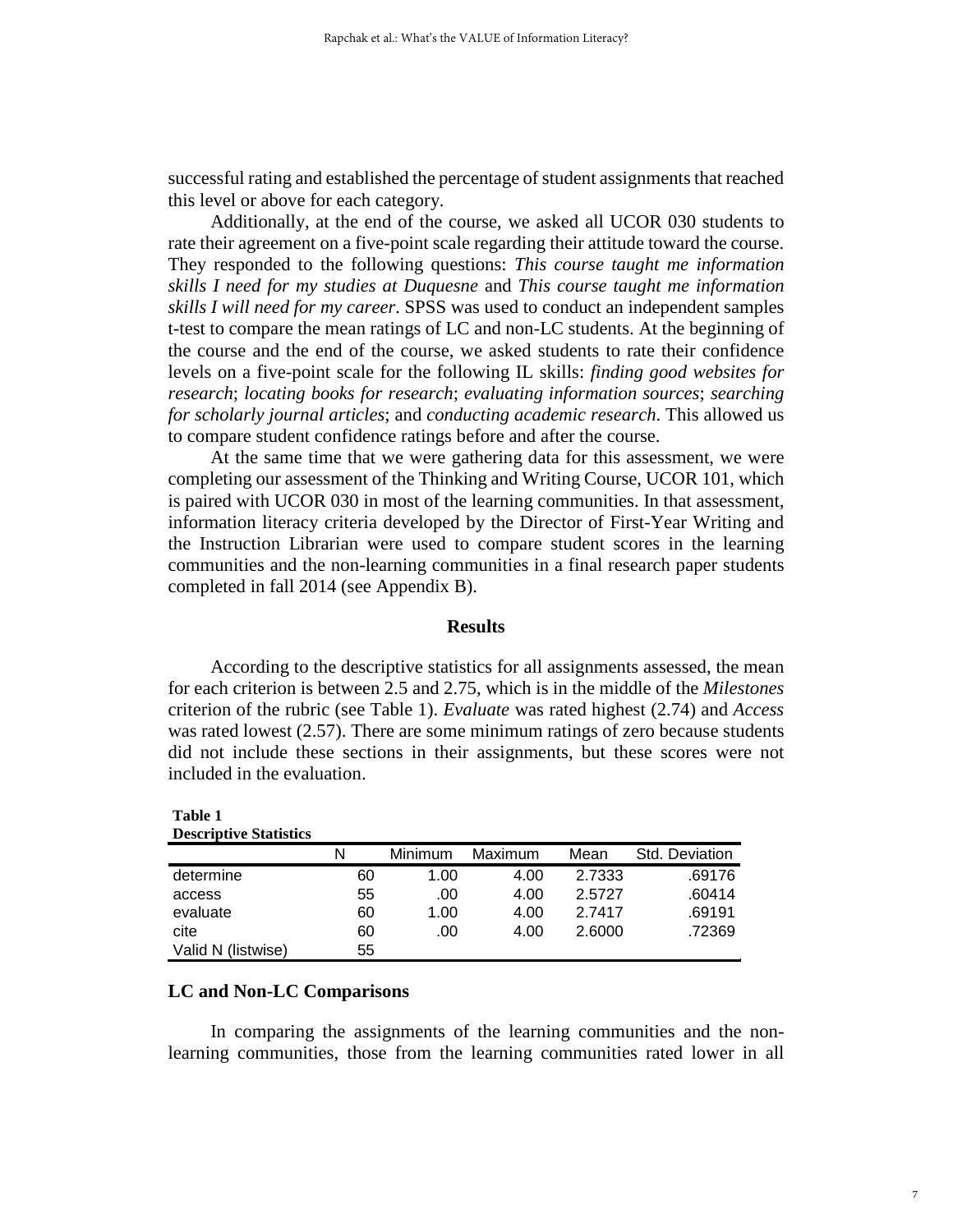categories (see Table 2). According to an independent samples t-test, these were significantly lower in all categories ( $p < .05$ ) except in *Cite* ( $p = .86$ ). However, only the mean for *Access* is lower than a 2.5 for LC students. Five assignments did not include sections that could be evaluated for the *Access* criterion. Assignment means from the non-learning communities ranged between 2.62 and 2.93. For learning community assignments, mean ratings ranged from 2.26 to 2.58. Thus, means for the students' assignments reached the *Milestones* level in the Information Literacy VALUE rubric for all learning outcomes for both learning community and nonlearning community students. If we consider student success as a 2.5 rating or above (middle of the *Milestones* category or above), then a higher percentage of nonlearning community students than learning community students reach a successful rating in all criteria (see Table 3). Overall, only 53.33% of the LC assignments had an average over all 4 categories of 2.5 or above. For non-learning community student assignments, 76.67% had an overall average rating for all categories of 2.5 or above.

| ante |  |
|------|--|
|------|--|

#### **Group Statistics – 4 Point Scale**

|           | LC or  |    |        |                | Std. Error |
|-----------|--------|----|--------|----------------|------------|
|           | not LC | N  | Mean   | Std. Deviation | Mean       |
| determine | LC     | 30 | 2.5333 | .74201         | .13547     |
|           | Not LC | 30 | 2.9333 | .58329         | .10649     |
| access    | LC     | 25 | 2.2600 | .56125         | .11225     |
|           | Not LC | 30 | 2.8333 | .51417         | .09387     |
| evaluate  | LC     | 30 | 2.5500 | .67403         | .12306     |
|           | Not LC | 30 | 2.9333 | .66609         | .12161     |
| cite      | LC     | 30 | 2.5833 | .74375         | .13579     |
|           | Not LC | 30 | 2.6167 | .71539         | .13061     |

**Table 3**

**Percent of Successful Student Assignments**

|              | ΙC     | Not LC |
|--------------|--------|--------|
| determine    | 60%    | 83.33% |
| access       | 60%    | 86.67% |
| evaluate     | 70%    | 76.67% |
| cite         | 66.67% | 76.67& |
| Overall mean | 53.33% | 76.67% |

In pre-class student attitudes, LC students rated themselves as less comfortable with all IL skills (see Table 4). After the course, students in both LC and non-LC courses rated themselves higher in every category; the rate of change was very similar for LC and non-LC (see Table 5). In the comparison of student attitudes at the end of the course, LC students rated more favorably in both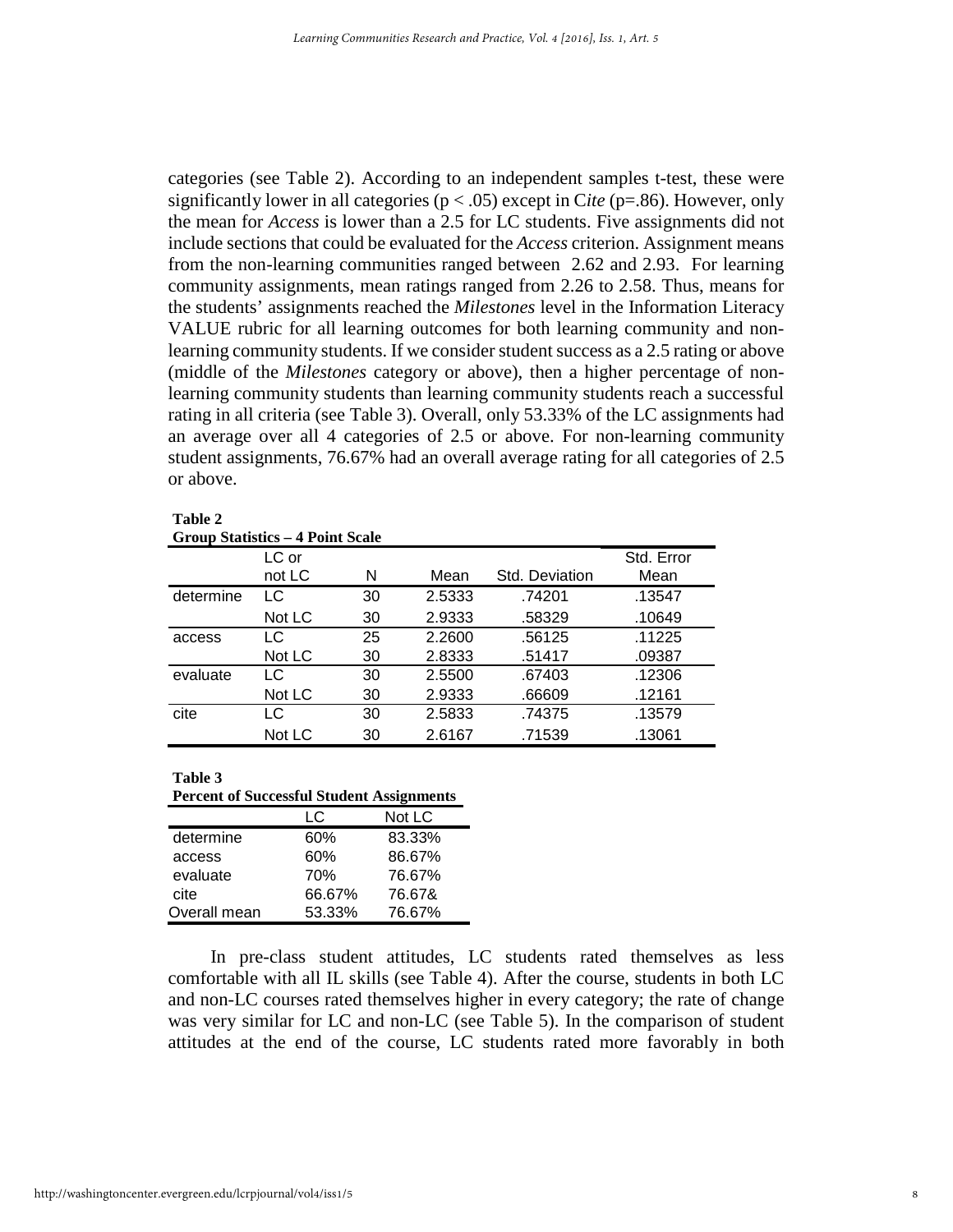categories (see Table 6). The difference was significant for one of the questions: *This course taught me information skills I need for my studies at Duquesne* (p<.05).

| Pre-Class Student Confidence Ratings - 5 point scale |      |        |  |  |  |
|------------------------------------------------------|------|--------|--|--|--|
|                                                      | LC   | Non LC |  |  |  |
| Finding good websites                                | 3.48 | 3.66   |  |  |  |
| Locating books for research                          | 2.88 | 2.98   |  |  |  |
| Evaluating information sources                       | 3.27 | 3.42   |  |  |  |
| Searching for scholarly journal articles             | 2.86 | 2.96   |  |  |  |
| Academic Research                                    | 3.19 | 342    |  |  |  |

**Table 5**

**Table 4**

| <b>Post-Class Student Confidence Ratings - 5 point scale</b> |  |  |  |
|--------------------------------------------------------------|--|--|--|
|--------------------------------------------------------------|--|--|--|

|                                          | LC   | Change<br>LC | Non LC | Change<br>Non LC |
|------------------------------------------|------|--------------|--------|------------------|
| Finding good websites                    | 4.07 | 16.95%       | 4.26   | 16.39%           |
| Locating books for research              | 3.61 | 25.34%       | 3.60   | 20.81%           |
| Evaluating information sources           | 4.13 | 26.3%        | 4.33   | 26.61%           |
| Searching for scholarly journal articles | 4.27 | 49.3%        | 4.44   | 50%              |
| Academic Research                        | 4.09 | 28.21%       | 4.29   | 25.44%           |

#### **Table 6**

#### **Group Statistics – 5 Point Scale**

|                                                    | LC or  |     |        |                | Std. Error |
|----------------------------------------------------|--------|-----|--------|----------------|------------|
|                                                    | not    | N   | Mean   | Std. Deviation | Mean       |
| This course taught me<br>information skills I need | LC     | 123 | 4.3008 | .66450         | .05992     |
| for my studies at<br>Duguesne.                     | Non LC | 574 | 4.1359 | .84113         | .03511     |
| This course taught me                              | LC     | 123 | 3.8455 | .75783         | .06833     |
| information skills I will<br>need for my career.   | Non LC | 573 | 3.7661 | .93557         | .03908     |

For UCOR 101, students in the learning communities scored higher in all but one of the information literacy criteria assessed for fall 2014 (see Appendix B). However, the scores were not significantly different between learning community and non-learning community students.

#### **Limitations**

This study has several limitations. One is the relatively small sample size used in the assessment. Another is that, while we assessed students across classes, we collected data from one institution, so our results may not be applicable to all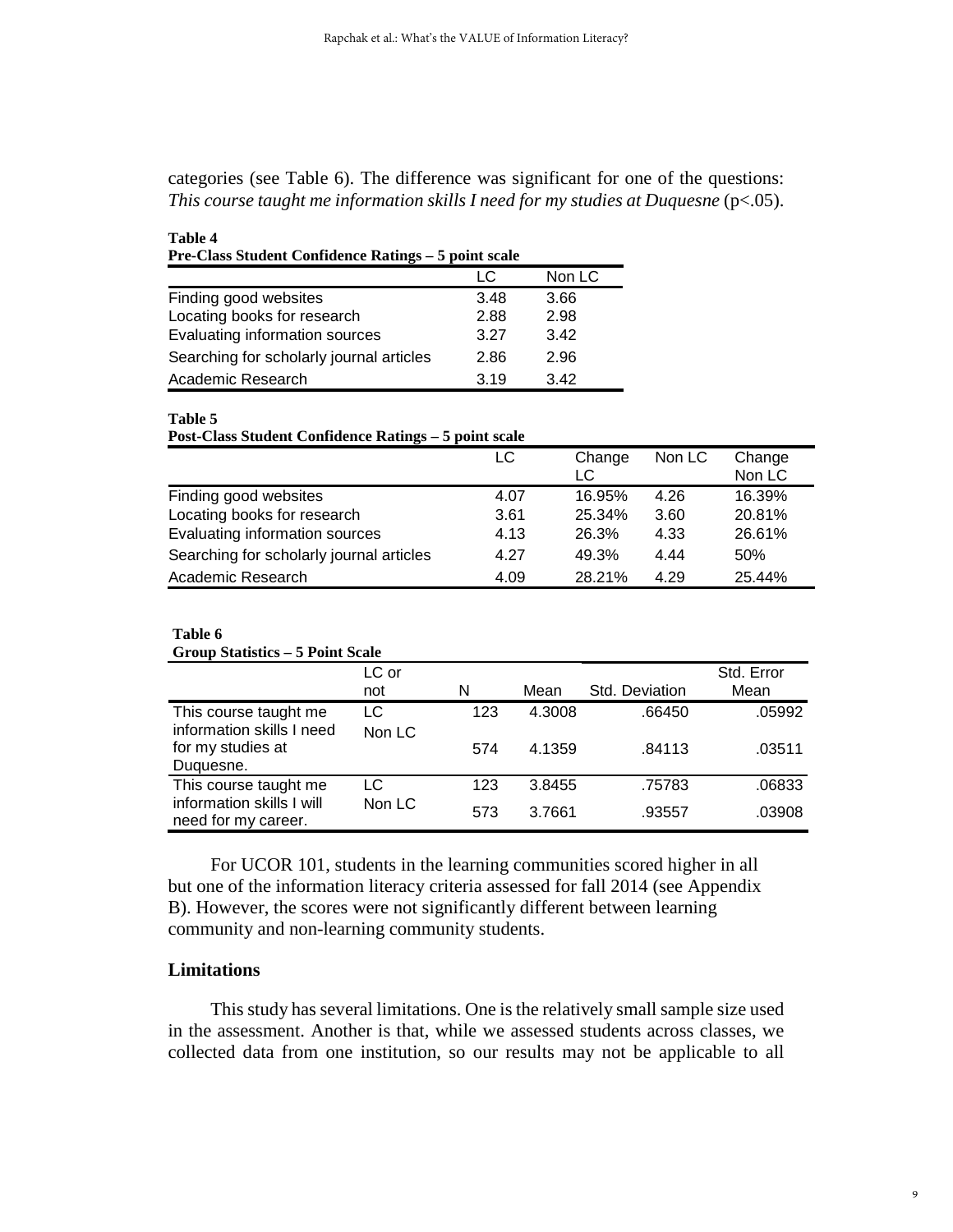institutions. Perhaps the greatest limitation is that we did not have a pre-test or baseline for determining information literacy skills. With the authentic assessment we conducted, establishing a baseline would have been difficult, but a pre-test could have given some indication of the information literacy skills of students.

## **Discussion**

## **Using the Rubric**

Several adaptations were made to the rubric so that we could effectively assess the capstone assignments. We could not employ the *Use Information Effectively to Accomplish a Specific Purpose* criteria, which we anticipated, because it was beyond the scope of the objectives of the assignment. However, we also had to change *Access and Use Information Ethically and Legally* to focus purely on citation since the assignment did not require students to demonstrate their full understanding of the ethical and legal restrictions in published, confidential, and/or proprietary information.

While we anticipated that the learning communities students would be rated higher in thinking about relevance in their evaluation, the *Evaluate Information and its Sources Critically* criterion on the rubric does not allow for this level of analysis. The evaluation criterion does not consider the quality of the evaluation or critical thinking that went into the evaluation, and we found we were rating higher than what we felt students were achieving. The students met the criterion, but the quality was often lacking.

We also found that we had to indicate "Not Applicable" in some categories; for example, if the students did not describe the search strategy used, we could not give them a score for *Access the Needed Information.* 

## **Implications for the Learning Communities**

We cannot say for certain why there is a difference in the ratings between LC and non-LC student assignments. Many of the same instructors teach both LC and non-LC sections, so it is unlikely that it is an instructor difference. Pre-class data indicates that the confidence levels of LC students start at a lower level, but preclass levels of actual ability in these information literacy competencies for all the VALUE rubric criteria were not assessed. Perhaps the non-LC students, who are enrolled in the business, health sciences, and natural and environmental sciences have developed habits of mind that allow for a more systematic approach to research that is preferred for this class.

Additionally, perhaps the low LC scores, particularly in *Access*, are due to an overload of content. The instructors often find themselves trying to do more with the LC classes. The LC students themselves could be overloaded with LC activities.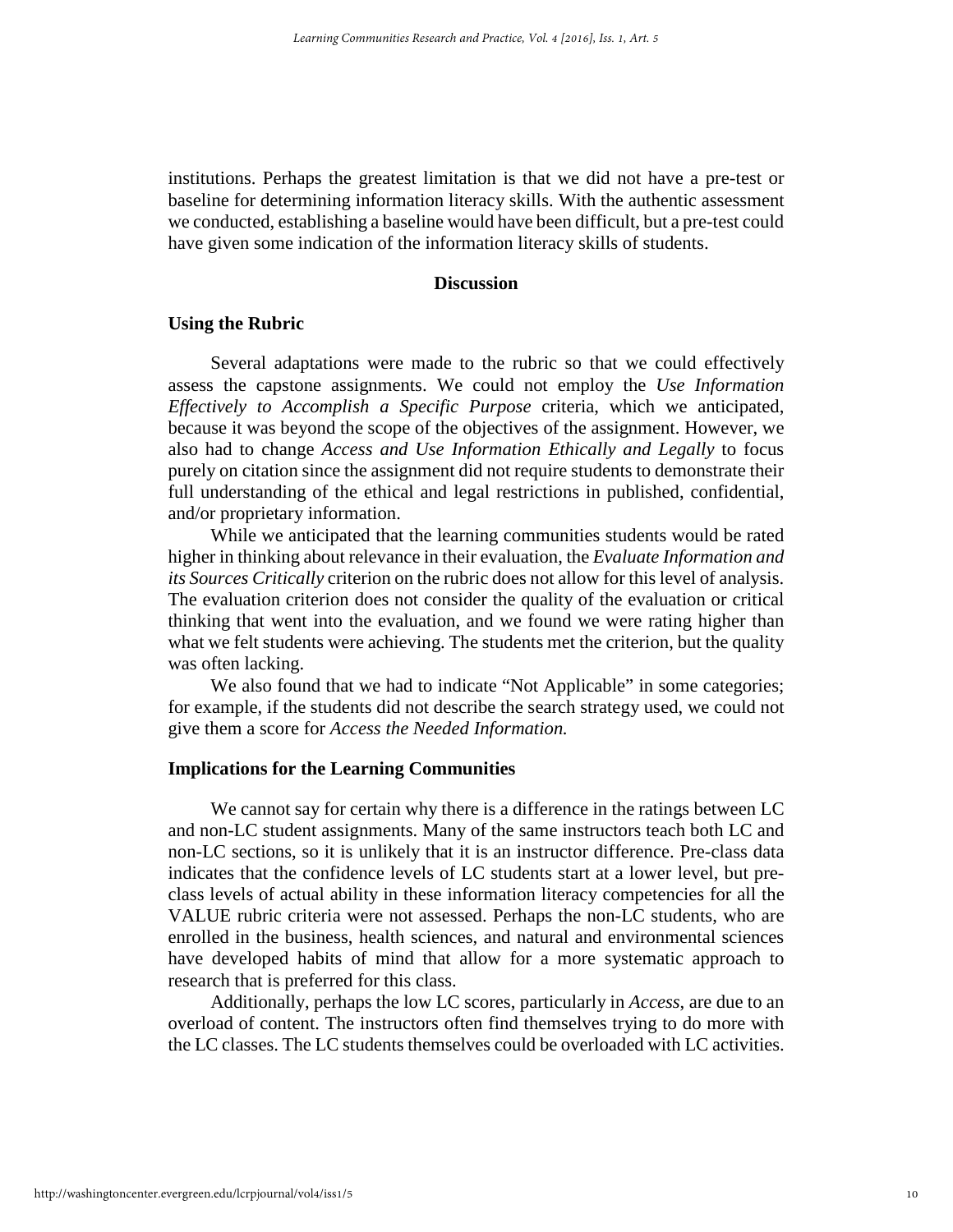The pre-defined topics for the LC students do not always follow a straightforward research process as do some of the topics outside the liberal arts. For example, some UCOR 101-C (C is the designation for learning community classes) students are required to write a local problem/solution paper. This type of research relies heavily on newspaper and web sources related to the Pittsburgh region. These may be more difficult to find and may be found in resources not covered in 030.

While the assessment ratings for the capstone assignments of LC students were significantly lower in all areas of the VALUE rubric used in this study except *Cite*, it does not appear that there is enough evidence to recommend decoupling the research course from the learning communities. For one, students themselves rated their experience as being more useful for their studies and careers, with the difference being significant for the former. Students also rated themselves lower in skills in a pre-class survey, and their rate of growth in confidence was very similar to those students in non-LC courses. Additionally, the transfer of skills appears stronger because the UCOR 101 assessment rated LC students stronger in four out of five information literacy learning objectives. Still, learning community instructors need to focus on appropriately covering IL outcomes, particularly emphasizing how to use the best search strategies in the most appropriate resources for particular topics. Offloading some topics or team-teaching in other classes in the learning communities could assist instructors in focusing more on the skills that are only covered in information literacy courses.

#### **Conclusion**

One conclusion we draw from our research is that while the IL education efforts made for those beginning to do research at the university level are certainly useful, more rigorous IL instruction in upper level courses is needed since, according to our research with the VALUE Rubric, most students only reached the *Milestones* rather than the *Capstone* level regarding course content. This upper level IL training would focus on resources and research methods geared to specific disciplines and topics that there is no time to cover in a basic information literacy course. Further training could also be done on constructing subject-specific searches.

Although we mention the possibility of offloading some content from LC sections of UCOR 030 so that the IL instructors can concentrate on the unique content that only the UCOR 030 instructors can give, there may be other alternatives for integrating the IL and writing courses within the learning communities, and making the planning of integrative assignments more seamless. To this end, in the fall of 2016, Duquesne University will pilot an approach that has instructors in the writing courses also teach the LC sections of UCOR 030

Finally, further research is needed to make decisive conclusions regarding the role of information literacy and librarians in learning communities. That the IL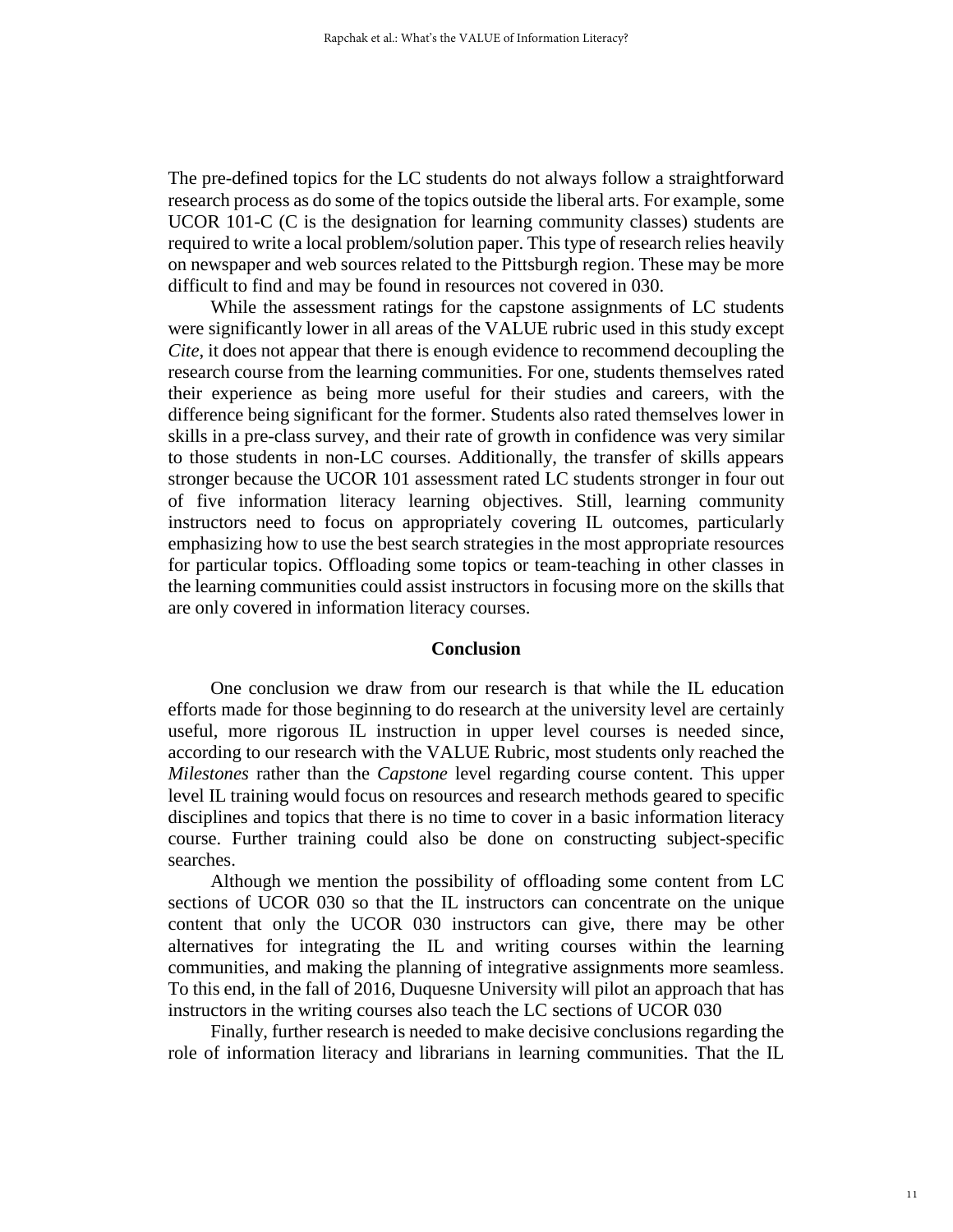content is valuable and helpful seems to us to be a given, but further research will help us to discover the best ways to deliver this essential content to this population of students. As librarians and faculty work together in unique ways to integrate information literacy in learning communities—embedding librarians in courses, librarians training faculty, librarians teaching courses outside of information literacy, incorporating the use of online modules—there is opportunity to explore and assess what has the greatest impact on student learning. Rubrics can provide one method of assessing student learning through authentic assessment, but they cannot give the complete picture of the student experience.

## **References**

Association of American Colleges and Universities (2010). Information literacy VALUE rubric. Retrieved from

http://www.aacu.org/value/rubrics/Information Literacy.cfm

- Association of College & Research Libraries (2015). Framework for information literacy for higher education. Retrieved from <http://www.ala.org/acrl/standards/> ilframework
- Association of College & Research Libraries (2000). Information literacy competency standards for higher education. Retrieved from ACRL website: http://www.ala.org/acrl/standards/informationliteracycompetency
- Burgoyne, M. B., & Chuppa-Cornell, K. (2015). Beyond embedded: Creating an online-learning community integrating information literacy and composition courses. *The Journal of Academic Librarianship, 41*(4), 416- 421. doi: http://dx.doi.org/10.1016/j.acalib.2015.05.005
- Duquesne University, Information Literacy Steering Committee. (2013). Duquesne University definition of information literacy. Retrieved Duquesne University Academic Affairs website: http://www.duq.edu/Documents/academicaffairs/\_pdf/Info\_Literacy\_Definition.pdf
- Hurvitz, T., Benvau, R., & Parry, M. (2015). Collaborative approaches to deepen student learning: Information literacy, curriculum design, and student learning workshops. *Learning Communities Research and Practice*, *3*(1), Article 3. Retrieved from<http://washingtoncenter.evergreen.edu/> lcrpjournal/
- Knight, L. A. (2006). Using rubrics to assess information literacy. *Reference Services Review, 34*(1), 43-55.
- Lindstrom, J. and Shonrock, D.D. (2006). Faculty–librarian collaboration to achieve integration of information literacy. *Reference and User Services Quarterly 46*(1): 18–23.
- Matoush, T. (2003). Information literacy in a freshman learning community. *Academic Exchange Quarterly*, *7*(3), 78.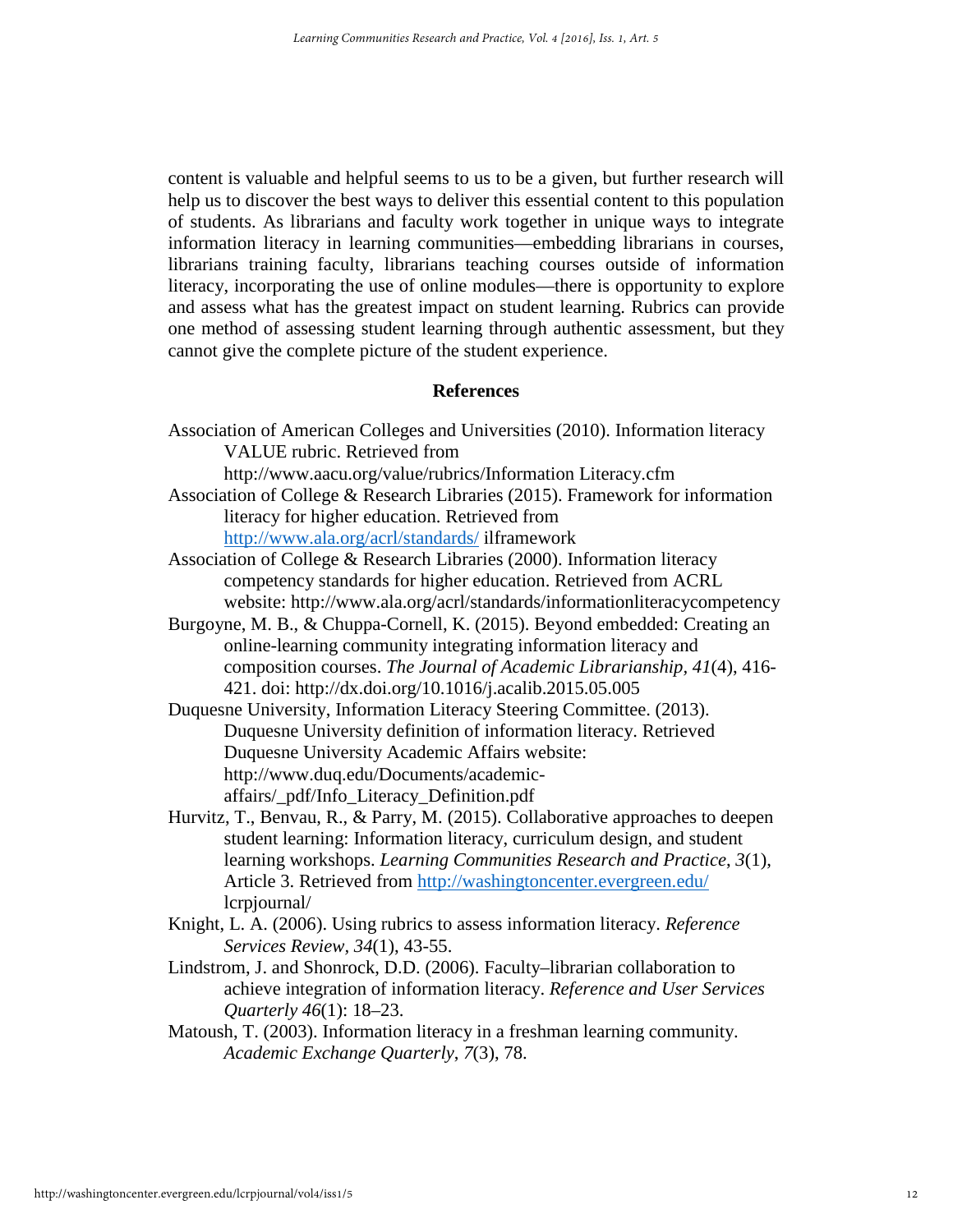- Middle States Commission on Higher Education. (2003). Developing research & communication skills: Guidelines for information literacy in the curriculum: Executive summary. Retrieved from Middle States website: https://www.msche.org/publications/devskill050208135642.pdf
- Oakleaf, M. (2011). Are they learning? Are we? Learning outcomes and the academic library. *The Library, 81*(1), 61-82.
- Rapchak, M., & Cipri, A. (2015). Standing alone no more: Linking research to a writing course in a learning community. *portal: Libraries and the Academy*, *15*(4), 661-675.
- Rhodes, T. L., & Finley, A. P. (2013). *Using the VALUE rubrics for improvement of learning and authentic assessment*. Association of American Colleges and Universities. Retrieved from the Eastern Oregon University's Center for Teaching and Learning website:

https://www.eou.edu/ctl/files/2012/10/E-VALRUBR2.pdf

- Samson, S. (2010). Information literacy learning outcomes and student success. *The Journal of Academic Librarianship, 36*(3), 202-210.
- Young, S., & Duvernay, J. (2006). Learning communities and librarians at Arizona State University. *IATUL Annual Conference Proceedings*, 16, 62- 6.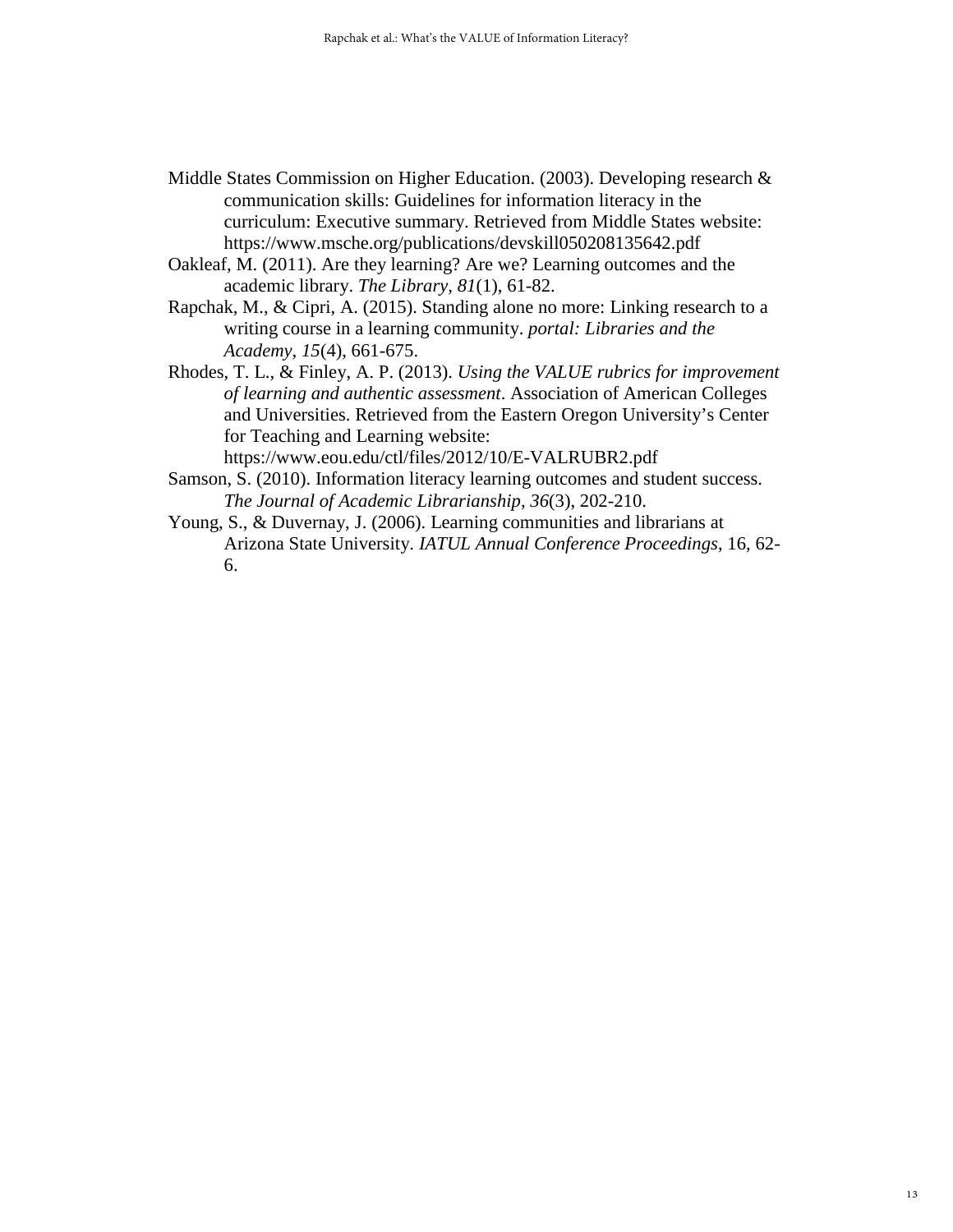# **Appendix A**

## **Information Literacy VALUE Rubric: UCOR 030 Capstone Project Adaptation**

|                                                                                                                  | <b>Capstone</b><br>Δ                                                                                                                                                                                                                                       | 3                                                                                                                                                                                                                                 | <b>Milestones</b><br>$\overline{2}$                                                                                                                                                                                                                                                                                        | <b>Benchmark</b><br>1                                                                                                                                                                                                                                            |
|------------------------------------------------------------------------------------------------------------------|------------------------------------------------------------------------------------------------------------------------------------------------------------------------------------------------------------------------------------------------------------|-----------------------------------------------------------------------------------------------------------------------------------------------------------------------------------------------------------------------------------|----------------------------------------------------------------------------------------------------------------------------------------------------------------------------------------------------------------------------------------------------------------------------------------------------------------------------|------------------------------------------------------------------------------------------------------------------------------------------------------------------------------------------------------------------------------------------------------------------|
| <b>Topic and</b><br><b>Research</b><br><b>Questions</b><br>(Determine the<br>Extent of<br>Information<br>Needed) | Effectively<br>defines the<br>scope of the<br>research<br>question or<br>thesis.<br>Effectively<br>determines key<br>concepts.<br>Types of<br>information<br>(sources)<br>selected<br>directly relate<br>to concepts or<br>answer<br>research<br>question. | Defines the<br>scope of the<br>research<br>question or<br>thesis<br>completely.<br>Can determine<br>key concepts.<br>Types of<br>information<br>(sources)<br>selected relate<br>to concepts or<br>answer<br>research<br>question. | Defines the<br>scope of the<br>research<br>question or<br>thesis<br>incompletely<br>(parts are<br>missing,<br>remains too<br>broad or too<br>narrow, etc.).<br>Can determine<br>key concepts.<br>Types of<br>information<br>(sources)<br>selected<br>partially relate<br>to concepts or<br>answer<br>research<br>question. | Has difficulty<br>defining the<br>scope of the<br>research<br>question or<br>thesis. Has<br>difficulty<br>determining<br>key concepts.<br>Types of<br>information<br>(sources)<br>selected do not<br>relate to<br>concepts or<br>answer<br>research<br>question. |
| <b>Search</b><br><b>Strategy</b><br>(Access the<br>Needed<br>Information)                                        | Accesses<br>information<br>using<br>effective, well-<br>designed<br>search<br>strategies and<br>most<br>appropriate<br>information<br>sources.                                                                                                             | Accesses<br>information<br>using variety<br>of search<br>strategies and<br>some relevant<br>information<br>sources.<br>Demonstrates<br>ability to<br>refine search.                                                               | Accesses<br>information<br>using simple<br>search<br>strategies,<br>retrieves<br>information<br>from limited<br>and similar<br>sources.                                                                                                                                                                                    | Accesses<br>information<br>randomly,<br>retrieves<br>information<br>that lacks<br>relevance and<br>quality.                                                                                                                                                      |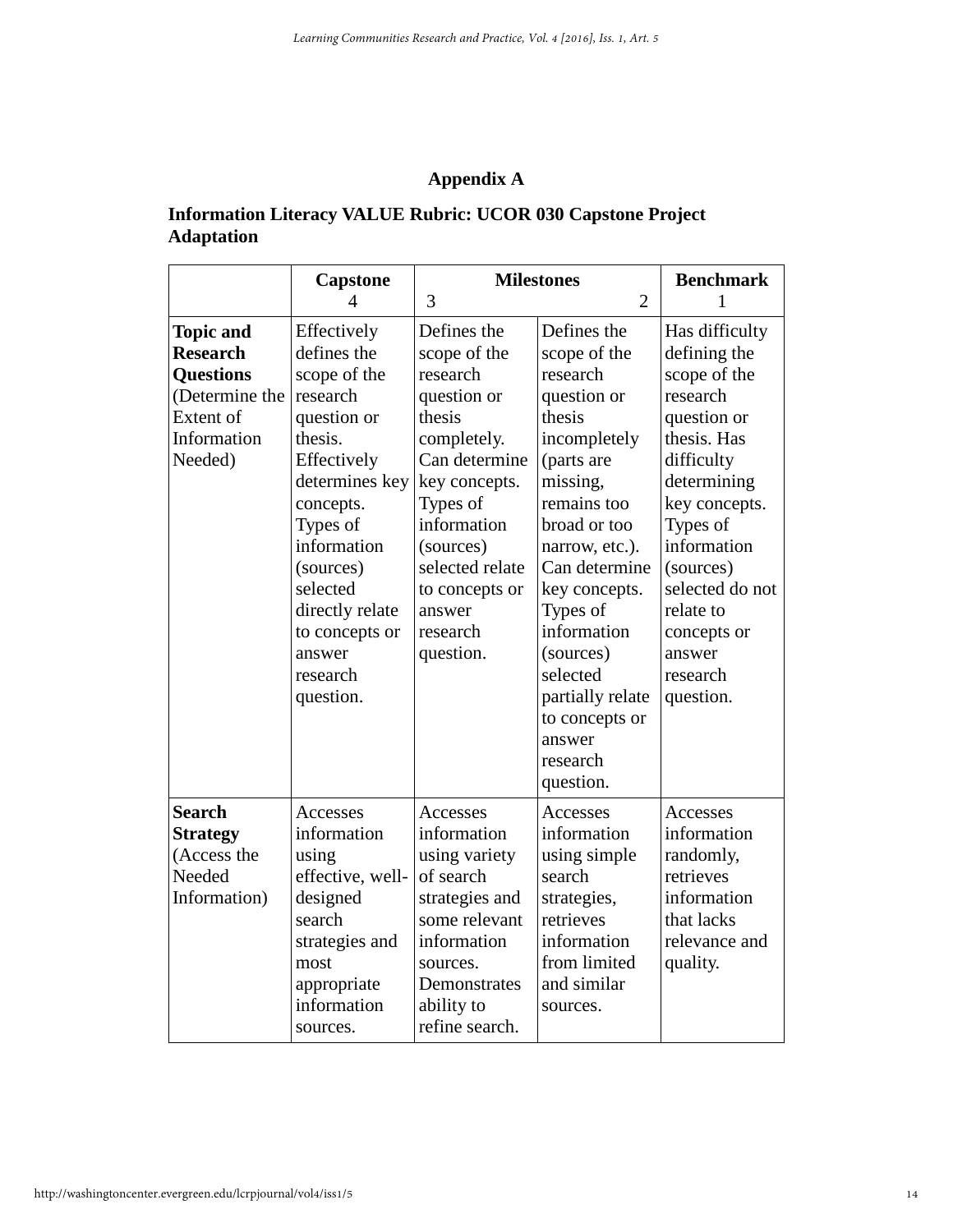| <b>Evaluate</b>                                                                   | Chooses a                                                                                                                                                                                            | Chooses a                                                                                                                                                                                                    | Chooses a                                                                                                                                | Chooses a few                                                                                                     |
|-----------------------------------------------------------------------------------|------------------------------------------------------------------------------------------------------------------------------------------------------------------------------------------------------|--------------------------------------------------------------------------------------------------------------------------------------------------------------------------------------------------------------|------------------------------------------------------------------------------------------------------------------------------------------|-------------------------------------------------------------------------------------------------------------------|
| sources using                                                                     | variety of                                                                                                                                                                                           | variety of                                                                                                                                                                                                   | variety of                                                                                                                               | information                                                                                                       |
| the CRAAP                                                                         | information                                                                                                                                                                                          | information                                                                                                                                                                                                  | information                                                                                                                              | sources.                                                                                                          |
| <b>Analysis</b><br>(Evaluate)<br>Information<br>and its Sources<br>Critically)    | sources<br>appropriate to<br>the scope and<br>discipline of<br>the research<br>question.<br>Selects sources<br>using all of the<br>criteria used<br>such as<br>currency,<br>relevance,<br>authority, | sources<br>appropriate to<br>the scope and<br>discipline of<br>the research<br>question.<br>Selects sources<br>using multiple<br>criteria, such<br>as currency,<br>relevance,<br>authority,<br>accuracy, and | sources.<br>Selects sources<br>using <i>basic</i><br>criteria, such<br>as such as<br>currency,<br>authority,<br>accuracy, or<br>purpose. | Selects sources<br>using limited<br>criteria, such<br>as currency or<br>relevance to<br>the research<br>question. |
|                                                                                   | accuracy, and                                                                                                                                                                                        | purpose.                                                                                                                                                                                                     |                                                                                                                                          |                                                                                                                   |
|                                                                                   | purpose.                                                                                                                                                                                             |                                                                                                                                                                                                              |                                                                                                                                          |                                                                                                                   |
| <b>Citation</b><br>(Access and<br>Use<br>Information<br>Ethically and<br>Legally) | <b>Citations</b><br>follow a<br>standard<br>citation style<br>and have no<br>errors.                                                                                                                 | <b>Citations</b><br>follow a<br>standard<br>citation style<br>and have few<br>errors.                                                                                                                        | <b>Citations</b><br>follow a<br>standard<br>citation style<br>and have many<br>errors.                                                   | Citations do<br>not follow a<br>standard<br>citation style,<br>or citations<br>contain many<br>errors.            |

Adapted from AAC&U Information Literacy VALUE Rubric, [www.aacu.org/value/rubrics/InformationLiteracy.cfm](http://www.aacu.org/value/rubrics/InformationLiteracy.cfm)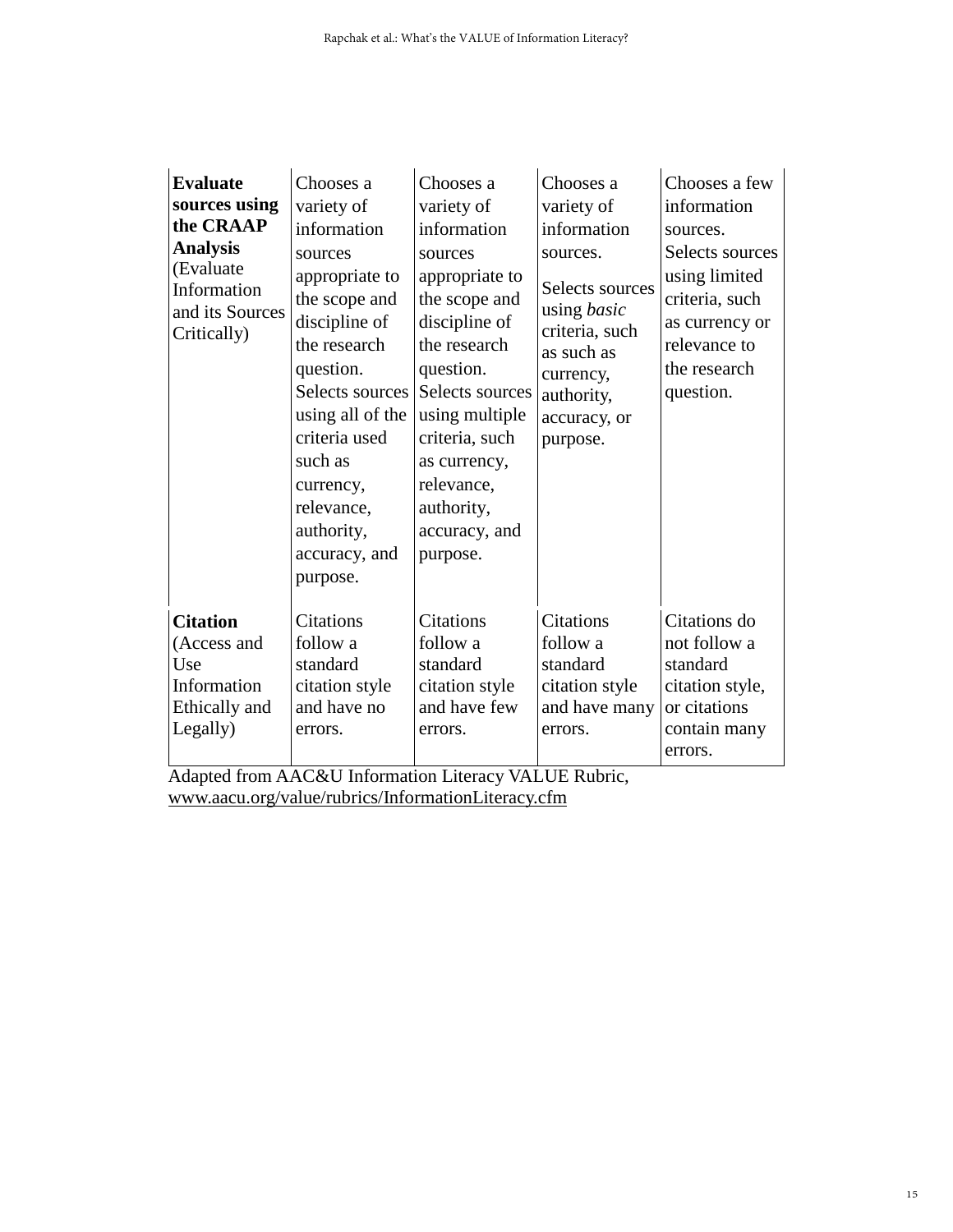# **Appendix B**

# **UCOR 101 Proposal Paper Assessment Rubric**

| <b>Evaluation Criteria</b>                                                   | Unsatisfactory                                                                                                                                                                  | Developing                                                                                                                                                                                                               | Proficient                                                                                                                                                                                                                 |
|------------------------------------------------------------------------------|---------------------------------------------------------------------------------------------------------------------------------------------------------------------------------|--------------------------------------------------------------------------------------------------------------------------------------------------------------------------------------------------------------------------|----------------------------------------------------------------------------------------------------------------------------------------------------------------------------------------------------------------------------|
| Sources advance the<br>argument                                              | Sources appear<br>superfluous,<br>misunderstood by the<br>student, and/or out of<br>context given the<br>argument of the essay                                                  | The sources relate to<br>the concepts being<br>explored in the<br>argument, but the work<br>does not explicitly<br>employ these resources<br>to illustrate, explain,<br>support, defend, and/or<br>argue against a claim | Sources are employed<br>to illustrate, explain,<br>support, defend, and/or<br>argue against a claim<br>in a sophisticated<br>manner that shows an<br>understanding of the<br>content of the sources<br>and their arguments |
| Sources integrated<br>grammatically into the<br>work                         | Use of quotations<br>frequently introduces<br>grammatical errors<br>into the paper (e.g.,<br>creates run-on<br>sentences, comma<br>splices, or simply<br>nonsensical sentences) | Use of quotations<br>occasionally<br>introduces<br>grammatical errors<br>into the paper, or<br>interferes with the<br>fluidity of the<br>student's own prose                                                             | Use of quotations fits<br>seamlessly which the<br>student's own prose,<br>without grammatical<br>errors                                                                                                                    |
| Sources fit logically<br>within the organization<br>of the argument          | <b>Relations between</b><br>claims and source<br>materials are unclear                                                                                                          | <b>Relations between</b><br>claims and source<br>materials exist, but are<br>not sufficiently<br>developed or explained                                                                                                  | <b>Relations between</b><br>claims and source<br>materials are clear and<br>explicit                                                                                                                                       |
| Sources are<br>appropriate given the<br>subject matter and the<br>assignment | Does not meet the<br>research requirements<br>of the assignment; uses<br>sources that are<br>insufficiently rigorous<br>for the subject matter                                  | Meets the minimum<br>research requirements<br>of the assignment;<br>some sources used are<br>relevant and useful to<br>the subject matter, but<br>not all                                                                | Meets the<br>requirements of the<br>assignment and shows<br>an understanding of<br>the most relevant,<br>useful resources given<br>the subject matter.                                                                     |